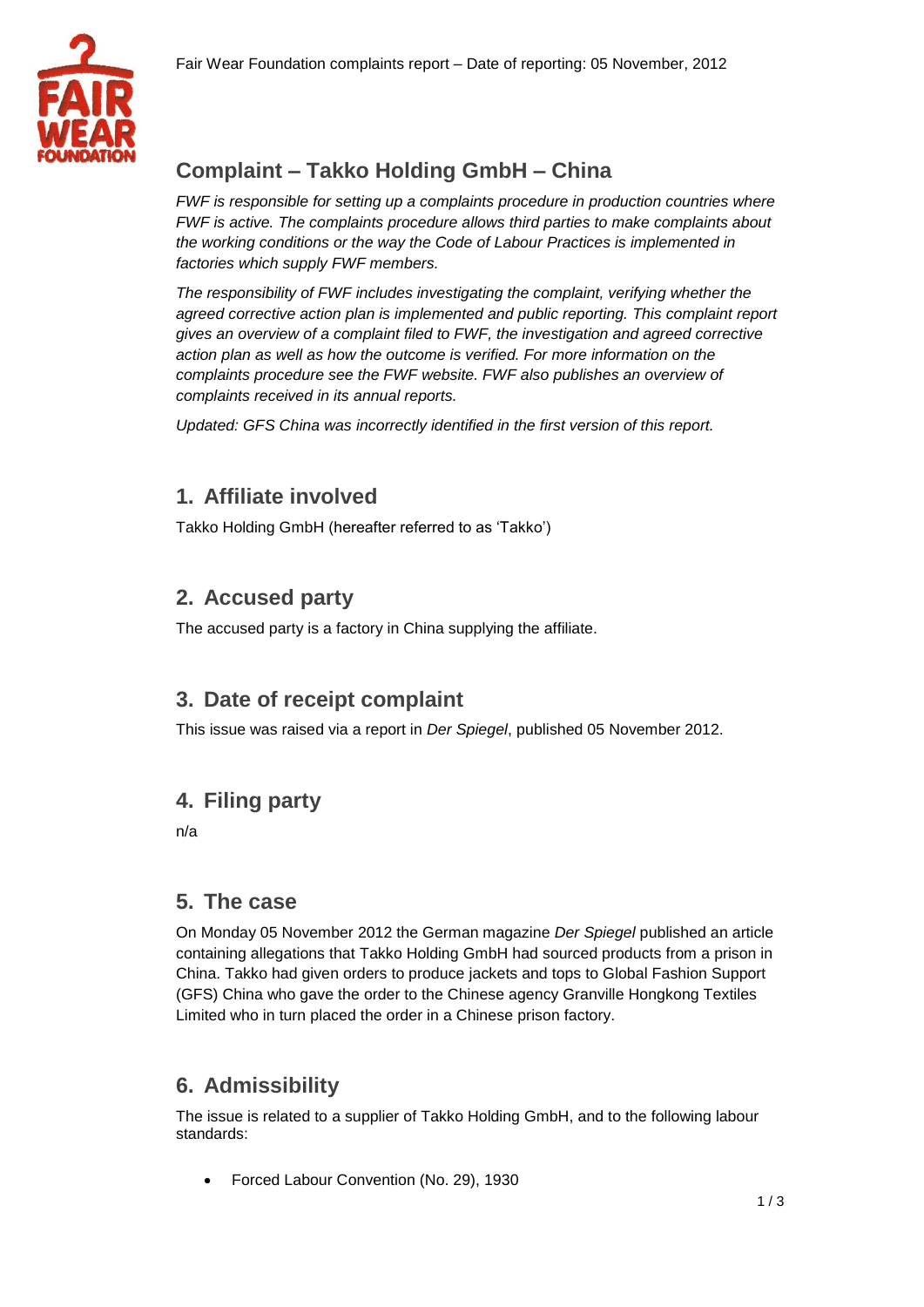



# **7. Investigation**

Takko has acknowledged in the *Der Spiegel* article and to Fair Wear Foundation that their products were made in the factory in question and asserts that they have terminated the business relationship with GFS China as of September 2012, because of concerns about the reliability of the supplier.<sup>1</sup>

Takko has stated they were unaware of the use of prison labour by GFS. While this problem was not the reason for terminating the business relationship with either the agents or the factory, the effect was that Takko terminated their business relationship with the prison factory.

The article also quoted part of an email between the agents suggesting that the agents placed the order in the factory for price reasons. Takko has stated that GFS signed the Takko Code of Labour Practices, which includes a provision prohibiting forced labour.

ILO convention 29, which prohibits forced labour, is a Core Labour Standard, referenced in the ILO Declaration on Fundamental Rights and Principles at Work. These Core Standards are binding on all countries, even if they have not ratified the convention. China is one of eight countries which has not ratified ILO convention 29, and Chinese law does allow for prison labour.

Consultations with local stakeholder groups confirm that inmates in Chinese prisons do not have a free choice in whether or not to work. Conditions in such prisons therefore fall under the ILO definition of forced labour.

When there are differences or conflicts between the ILO standards and laws and regulations in production countries, it is FWF policy that the higher standard prevails. FWF considers the ILO convention prohibiting forced labour to be the higher standard in this case. Although allowable under local law, Chinese prison labour is incompatible with the FWF Code of Labour Practices.

In terms of remediation, prison labour presents an unusual and difficult circumstance. Given this complexity, FWF has consulted with local stakeholder groups and the International Labour Organisation regarding appropriate remedial actions for this case. These consultations have reconfirmed that there are no mechanisms through which FWF can verify working conditions or through which member brands can realistically ensure that the rights of workers are being respected.

## **8. Findings and conclusions**

Under normal circumstances, FWF does not condone termination of business relationships with factories when problems are discovered. Generally, member companies are required to work with production sites to remedy problems, and termination is only allowed as a final step when all other avenues have been exhausted.

Given the limited options for remediation related to prison labour, in this case FWF believes that terminating the business relationship with the factory would have been the only viable response.

 $\overline{a}$ 1 http://www.takko-fashion.com/de\_de/presse/detail/artikel/106/statement-zur-aktuellen-berichterstattung-desspiegel-5112012.html